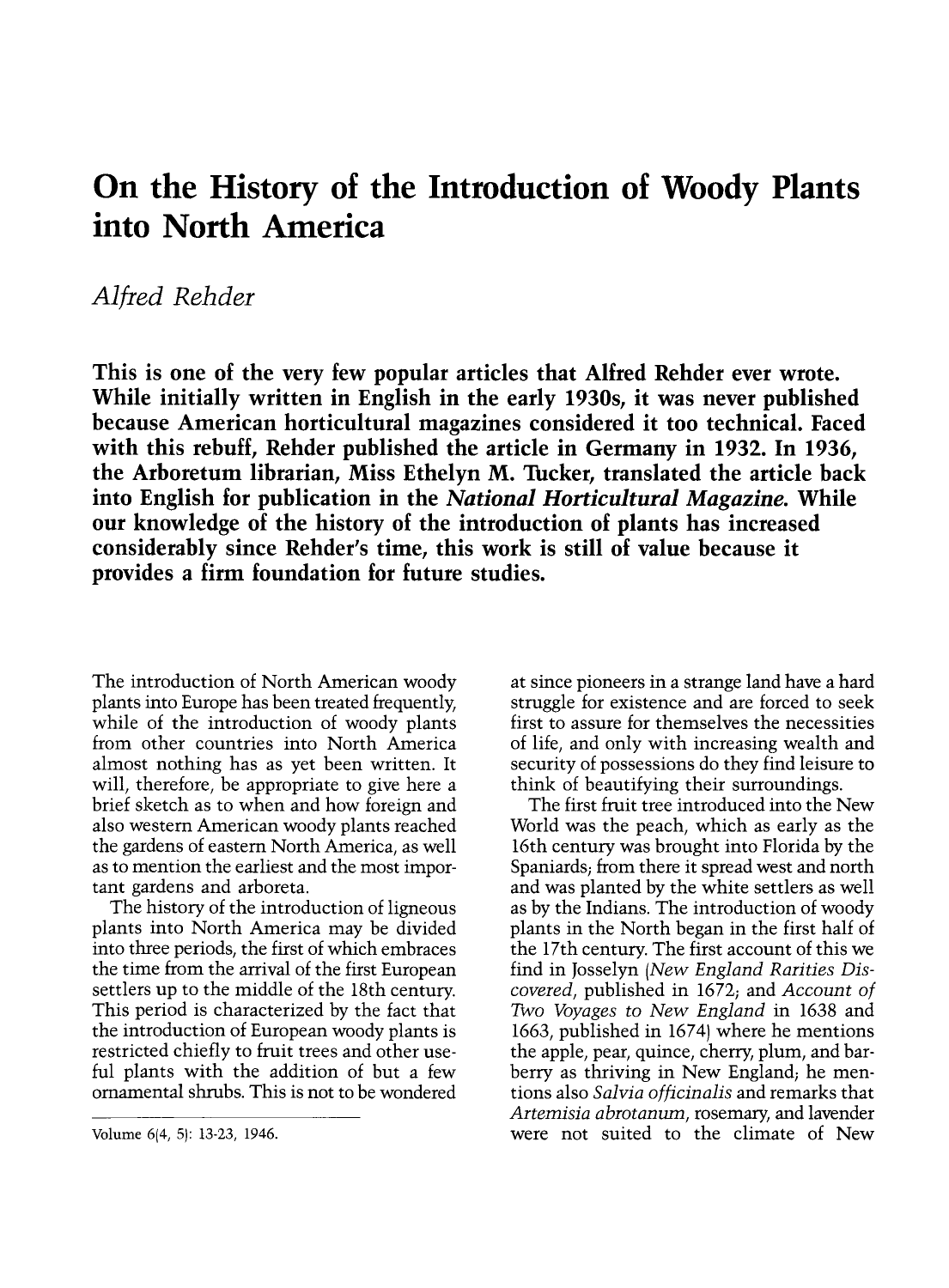England, which shows that their introduction was attemnted, but was successful only in the southern states. Of ornamental shrubs he mentions only the rose. We can, however, be almost certain that some other ornamental shrubs, such as the lilac, snowball (Viburnum opulus f. roseum) and box had already in the second half of the 17th century been found here and there, as in the garden of Van Cortlandt in Croton on Hudson established shortly after 1681, and in that of Peter Stuyvesant in New Amsterdam (New York) which was established somewhat earlier; but as to what other plants these gardens may have contained we have no knowledge. The sources of information concerning the garden plants of this period are very few and unreliable; it is, however, to be assumed that some native ligneous plants also were cultivated, especially shade trees such as sugar maple, elm (Ulmus americana), red oak, and farther south Catalpa. Here, too, it may be mentioned that in the year 1645 Endicott, Governor of Massachusetts, introduced Genista tinctoria as a dye plant, which soon escaped from cultivation and is now thoroughly naturalized in eastern Massachusetts.

The second period is characterized by the introduction of an ever-increasing number of ornamental trees and shrubs, exclusively, however, from European gardens, and may be considered as extending from the middle of the 18th to the middle of the 19th century. In this period two men are outstanding figures, pioneers in garden-craft. One is John Bartram, who in 1728 established a botanic garden at Kinsessing near Philadelphia, where he planted and cultivated American trees and shrubs, which he had collected in his travels extending from Lake Ontario to Florida. He was in active communication with England and introduced many American plants there; in exchange he received plants from European gardens and propagated them in America. Among these may be mentioned the horse chestnut, which probably came to America in the year 1746. His work was continued by his sons, John and William. Bartram's house and

garden stand today, preserved in their original form. The second man is Robert Prince. who in the year 1730 founded a nursery in Flushing, Long Island, which has been managed continuously through five generations of the same family. Although in the beginning intended only for the raising of fruit trees, the management gradually broadened to include ornamental trees and shrubs, and since 1793 the nursery has been continued under the name Linnean Botanic Garden. From the catalogues which were issued it is evident what foreign trees and shrubs were in commerce at that time; from the catalogue of 1790 the following plants may be mentioned, though only the English names are given: Cotinus coggygria, Koelreuteria paniculata, Colutea arborescens, Laburnum anagyroides, Populus nigra var. italica, Viburnum opulus f. sterile, Hibiscus syriacus. In the earlier Prince estate still stand the oldest specimens in America of the cedar of Lebanon and Atlas cedar, Paulownia, the copper beech, Asiatic magnolias, and others.

Toward the middle of the 18th century, wealthy landowners, especially in Pennsylvania and Virginia, began to lay out large gardens in which among other things one finds box, lilac, Taxus baccata, and Salix babylonica. Washington's garden at Mount Vernon, begun about 1760, was one of the most important and contained many American and foreign was laid out some years later by William Hamilton on his estate, "The Woodlands," near Philadelphia. This estate was later converted into a cemetery, "Woodlands Cemetery," in which today many of the trees planted by Hamilton still stand, among them the first Ginkgo in America which was planted in 1784. Humphry Marshall, inspired by his cousin, John Bartram, began in 1773 the foundation of an arboretum in Bradford, now Marshallton, in Pennsylvania. In 1785 he published his "Arbustrum Americanum' the first work written by an American on American trees and shrubs. Many of the trees which Marshall planted stand today. The first actual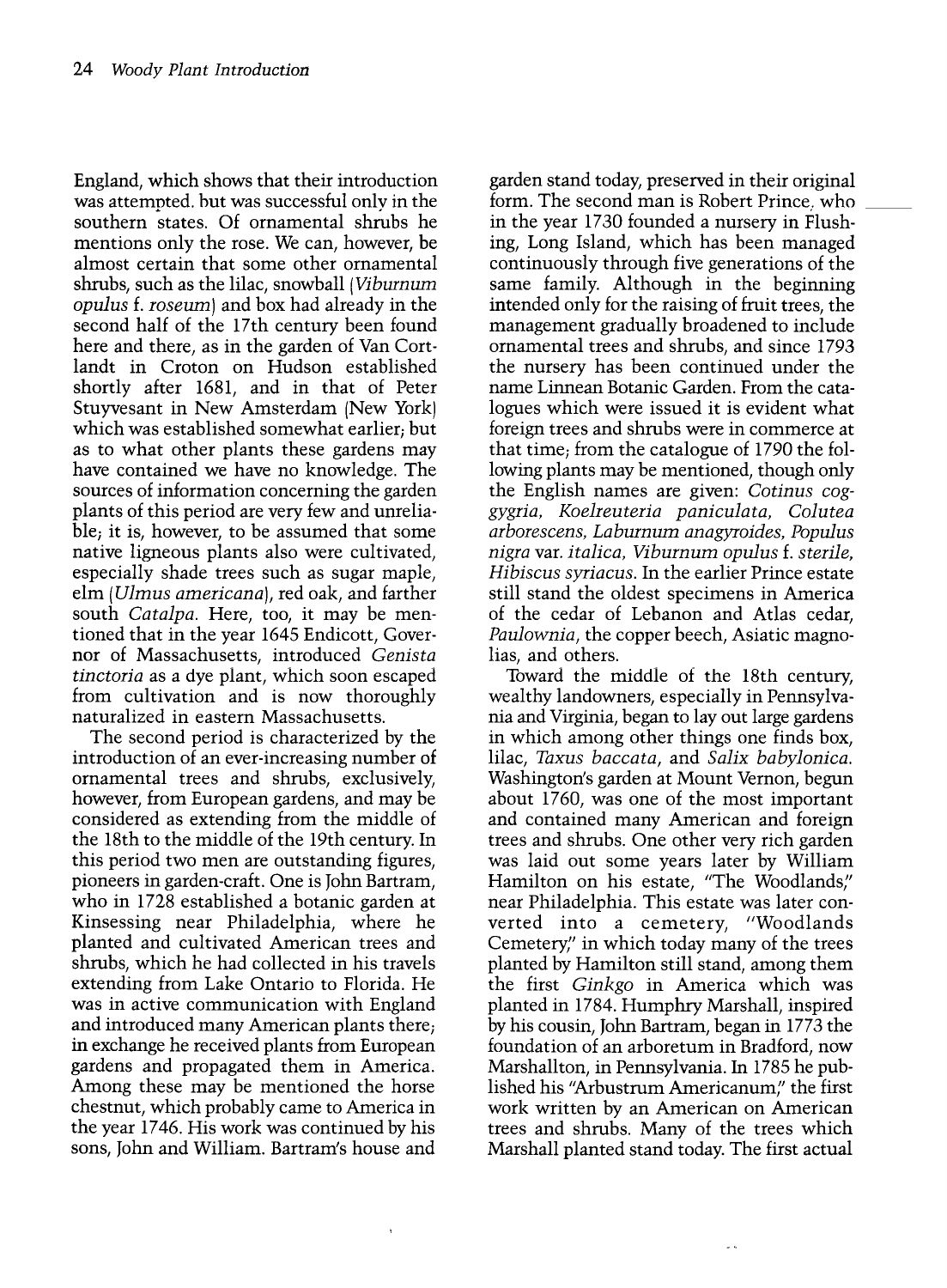

A view of the Elgin Botanic Garden in New York City, established by Dr. David Hosack in 1801. Tbday Rockefeller Center in midtown Manhattan occupies the site on which the Garden once stood. From the Archives of the Gray Herbanum.

botanic garden in America was founded in 1801 by David Hosack in New York under the name "Elgin Botanic Garden." In the year 1810 it was taken over by the state of New York and later transferred to Columbia University, but was finally discontinued for want of funds. The second edition of the catalogue of this garden in 1811 contained many European and a number of Asiatic trees and shrubs, among which are Gleditsia sinensis, Malus spectabilis, Rosa multiflora, Magnolia liliflora, Hydrangea macrophylla (H. opuloides), Sophora japonica, and Aucuba japonica, the last two grown as greenhouse plants. A second botanic garden was established at the beginning of the 19th century in Cambridge, Massachusetts, and still exists at the Botanic Garden at Harvard University. In the year 1818 a catalogue of the garden by W D. Peck was issued listing the following Asiatic trees and shrubs not mentioned in the catalogue of the

Elgin Botanic Garden: Vitex negundo var. incisa, Eriobotrya japonica, and Thuia orientalis. Other eastern Asiatic trees and shrubs listed in Prince's catalogue for 1828 are Ulmus parvifolia and Wisteria sinensis. In the year 1806 an expedition under command of Lewis and Clark, sent to the west coast by the United States government, brought back to the East the first western American plants, which were distributed by Macmahon and Philip Landreth, two gardeners in Philadelso brought were *Mahonia aquifolium*, Ribes aureum, and Ribes sanguineum. At the beginning of the 19th century, a greatly increased interest in gardening and plant culture, and especially in the cultivation of trees and shrubs, was evidenced through the collection of ligneous plants begun in 1800 by the brothers Samuel and Joshua Pierce in Longwood, Pennsylvania, and through more than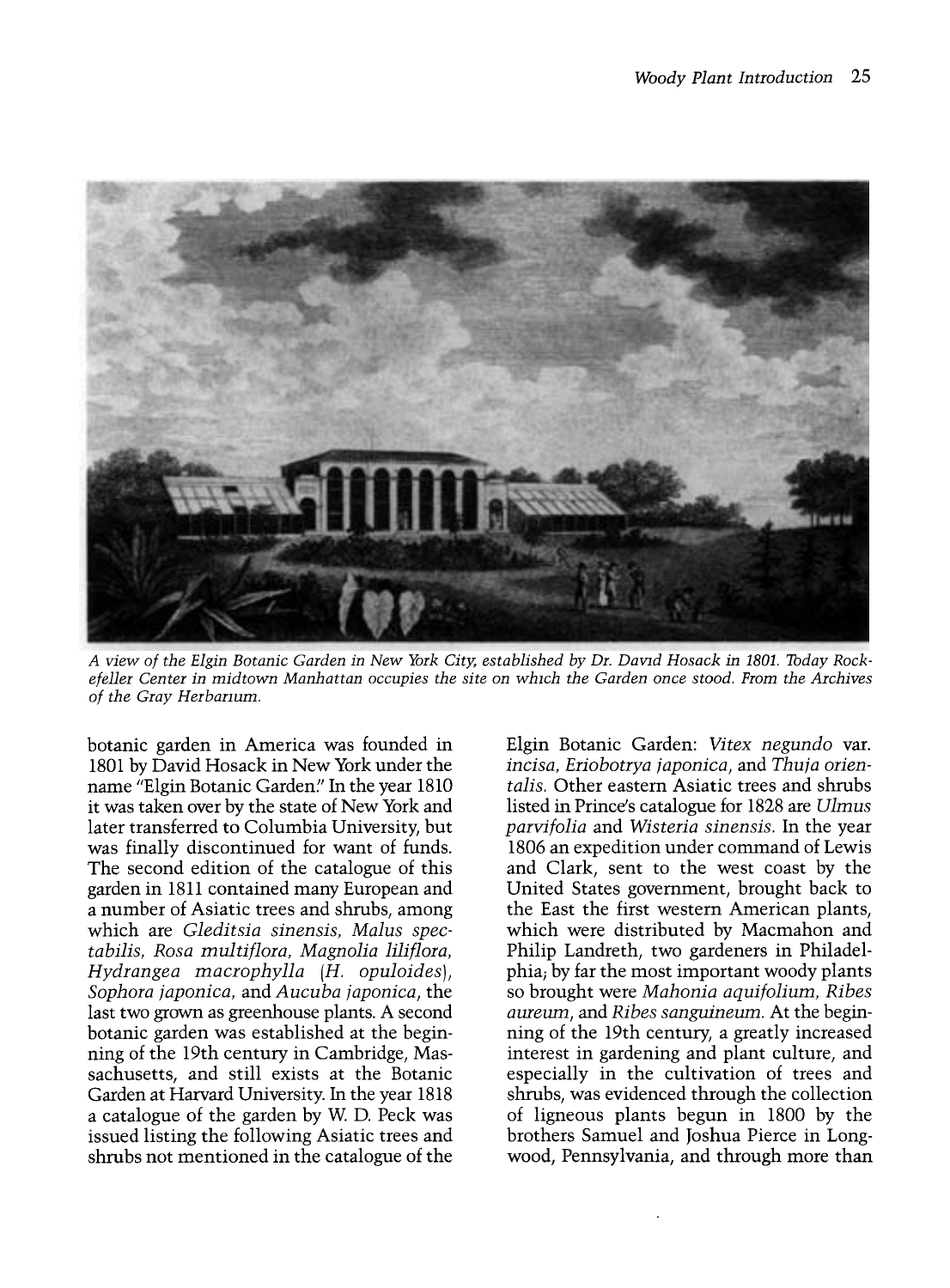50 years carried on by the family. The garden which still contains many of the trees planted I by the Pierce brothers is now the property of Pierre S. du Pont [today it is part of Longwood Gardens]. Another well-known collection is the Painter Arboretum, near Lima, in Pennsylvania, founded in 1825 by the brothers Minshall and Jacob Painter, who extended and maintained the arboretum up to the time of their death in the 1870s. The garden exists today and contains, among other plants, the oldest specimen of Sequoiadendron gigantea in eastern North America.

In the year 1828, John Evans founded a and brought together a remarkable collection of trees, shrubs, and herbaceous plants. He corresponded with both Hookers, father and son, and exchanged seeds, and also received seeds of Himalayan plants which Joseph Hooker had collected. In the year 1841, Henry Winthrop Sargent bought the estate Wodenethe above Fishkill Landing in the state of New York and planted and attempted to raise all the conifers which he was able to obtain; from here was distributed Pinus ponderosa f. pendula. Another pinetum was established by Horatio Hollis Hunnewell, of Wellesley, Mass., in the year 1852, and is still maintained by the family. No garden in the eastern United States can boast a better collection of fine large specimens of various conifers.

Here also mention should be made of some famous nurseries such as that of Ellwanger and Barry in Rochester, New York, established in 1840; the nursery of Samuel B. Parsons and his brother Robert established at the same time in Flushing, Long Island; and later that of Thomas Meehan, in Germantown, near Philadelphia, in 1853. All these firms carried made many of the plant treasures of European gardens available to American garden lovers.

A third period may be marked from the year 1861 in which the first Japanese plants were sent to America, and thereby direct communication with Japan and later also with China was initiated, countries which were destined to enrich American and European gardens through a large number of beautiful and valuable trees and shrubs. Up to this time America had received eastern Asiatic woody plants entirely by way of Europe, with the possible exception of a few important trees and shrubs such as Rosa laevigata Michx., which had previously come direct to America and by the end of the 18th century was already growing wild in the southern states. How it may have come there remains unknown.

In the year 1861, Dr. George R. Hall, who spent nearly fifteen years in China and had also visited Japan, sent a number of plants from Japan to America; in the following year he brought still more Japanese plants, some of which he sent to Parsons' Nursery in Flushing, some to Francis Parkman in Boston, and some he planted on his own estate in Bristol, Rhode Island, where many of them are growing today. Among the plants which he introduced may be mentioned some then not even known in Europe, as his Malus Halliana, Magnolia stellata and M. kobus, Hydrangea paniculata f. grandiflora, Hypericum patulum, Taxus cuspidata f. nana, Sciadopitys verticillata, Phellodendron lavallei, Euonymus patens, and Lilium auratum. Other Japanese plants were introduced by Thomas Hogg, the American consul in Japan in the years 1865 and 1873, and propagated in Parsons' nursery; among these Cercidiphyllum japonicum, Hydrangea petiolaris, Symplocos paniculata, Magnolia parviflora, and M. obovata (M. hypoleuca) deserve special mention.

In the year 1872, the Arnold Arboretum was founded as a department of Harvard University with Professor C. S. Sargent as Director, an institution whose purpose was to grow all the woody plants which would be hardy in the climate of Boston. All plants already cultivated in European and American gardens were collected and planted. As to those not yet found in cultivation, the director made it his aim to introduce from eastern Asia the rich ligneous flora up to that time only slightly known in western gardens. The first shipment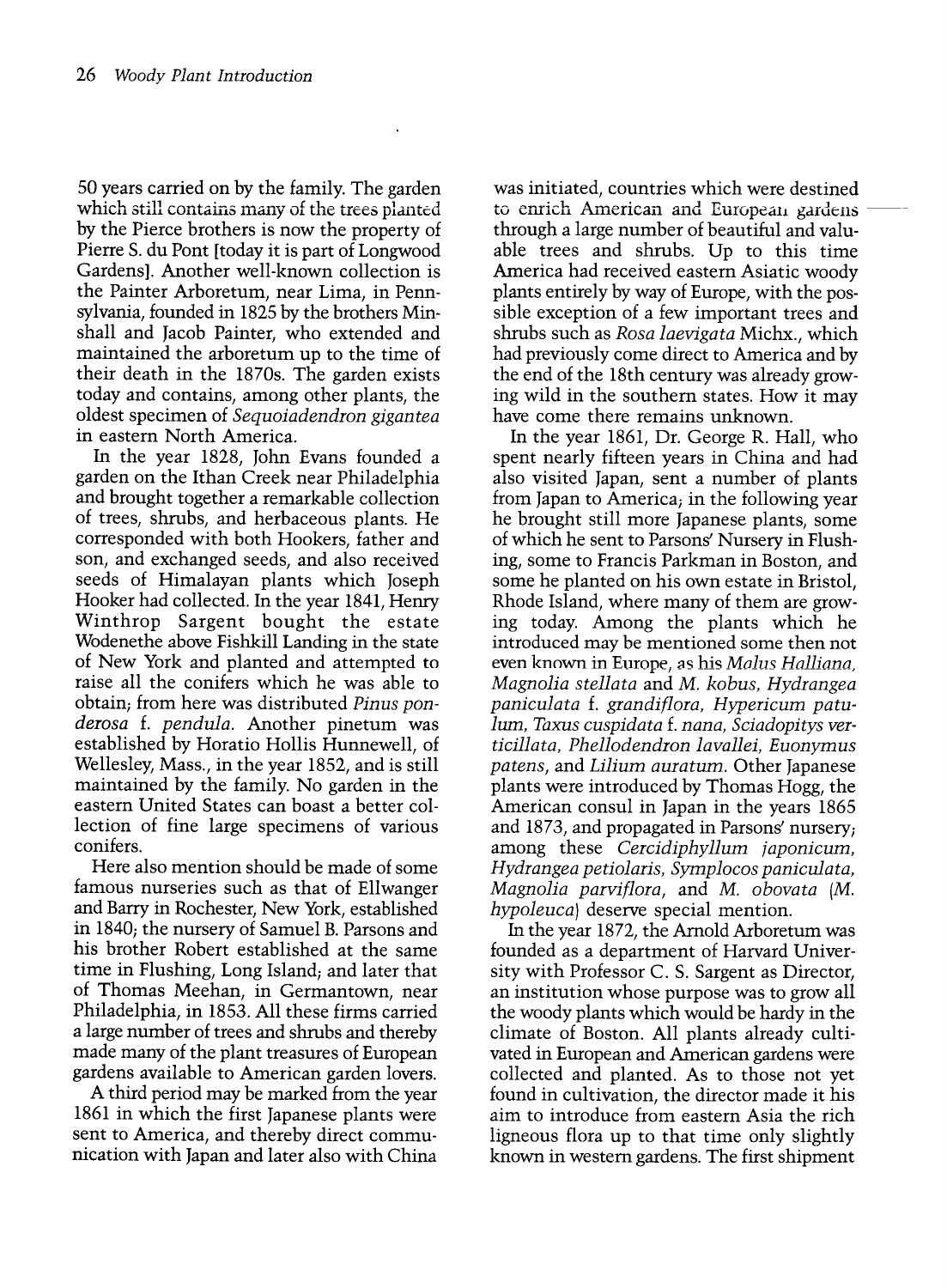of seeds from eastern Asia was sent to the Arnold Arboretum in the 1880s by Dr. F. Bretschneider, who was physician to the Russian embassy in Peking. It consisted chiefly of trees and shrubs from the mountains west of Peking, among which may be mentioned Syringa pubescens and S. villosa, Sorbus pohuashanensis and S. discolor (S. pekinensis), Deutzia parviflora, Rhododendron dauircum var. mucronulatum, Pyrus bretschneideri, P. betulifolia, and P. phaeocarpa.

From Japan the Arboretum received in 1890, through Dr. William S. Bigelow, seeds of Prunus sargentii. Two years later, the director, Professor Sargent, visited Japan and brought back seeds of many trees and shrubs chief among which were Rhododendron obtusum var. Kaempferi, one of the most valuable introductions of the Arboretum, Malus sargentii, Acer capillipes, and Sorbus alnifolia. In the year 1905, J. G. Jack made a trip to eastern Asia and brought back, among other plants from Korea, Rhododendron yedoense var. poukhanense, Tripterygium regelii, and Evodia daniellii, and from northern China Quercus aliena and Salix matsudana. A year earlier the Japanese botanist Uchiyama had sent seeds of Korean woody plants to the Arnold Arboretum, among them Abies holophylla and Neillia Uekii. In the years 1907 and 1908, E. H. Wilson, who had formerly collected very successfully in China for the English nursery firm of Veitch, traveled for the Arnold Arboretum. Two years later he undertook a second journey to China, chiefly to western China, to collect seeds of conifers which in 1908 had borne no cones. During these three years Wilson sent more than 1,200 numbers of seeds to the Arnold Arboretum as well as a number of cuttings and young plants of Populus and Salix and some other woody plants. Many of the plants collected by him proved to be new not only to cultivation, but also to science. Wilson's new introductions and even those of horticultural merit are too numerous to mention here and only the following selection may be noted, among which are found some previously collected by him for Veitch: Abies fargesii, Actinidia chinensis, Aesculus wilsonii, Berberis sargentiana, and B. triacanthophora, Cercis racemosa, Corylopsis veitchiana, Cotoneaster divaricata, and C. hupehensis, Dipteronia sinensis, Fagus lucida, Hydrangea sargentiana, Ilex pernyi, Jasminum mesnyi (J. primulinum), Kolkwitzia amabilis, Malus hupehensis, Populus lasiocarpa, Picea asperata, Rosa moyesii, Salix magnifica, Sargentodoxa cuneata, Sinowilsonia henryi, Sorbaria arborea, Spiraea veitchii, Styrax wilsonii, Syringa reflexa, Viburnum rhytidiphyllum.

Also a part of the seeds of woody plants collected in eastern China by C. Schneider for the Austrian Dendrological Society in 1914 came to America owing to the interruption of communication with Europe by the World War. In the year 1914, Wilson went again to eastern Asia and this time to Korea and Japan. Of the Korean ligneous plants which he introduced, those deserving special mention are Forsythia ovata, Pentactina rupicola, Stewartia koreana, Buxus microphylla var. koreana, Thuja koraiensis, and Syringa velutina, of the Japanese ligneous plants may be named the numerous garden forms of Japanese cherries and the Kurume azaleas. From Formosa, which he visited in 1918, he introduced the only recently discovered Taiwania cryptomerioides, the tallest conifer of eastern Asia, a counterpart of the Sequoiadendron gigantea of California. In the years 1910 and 1911, William Purdom visited the northern provinces of China and sent back a large number of valuable seeds of ligneous plants, such as Malus transitoria, Prinsepia uniflora, Berberis circumserrata, and B. purdomii, Sorbus koehneana, Deutzia grandiflora, and D. hypoglauca, and Picea meyeri. The last collector for the Arnold Arboretum in eastern Asia was J. F. Rock, who in the years 1925 and 1926 collected in northwestern China, after he had previously traveled for the United States Department of Agriculture in southwest China, Burma, and Siam. Among the woody plants collected by him that were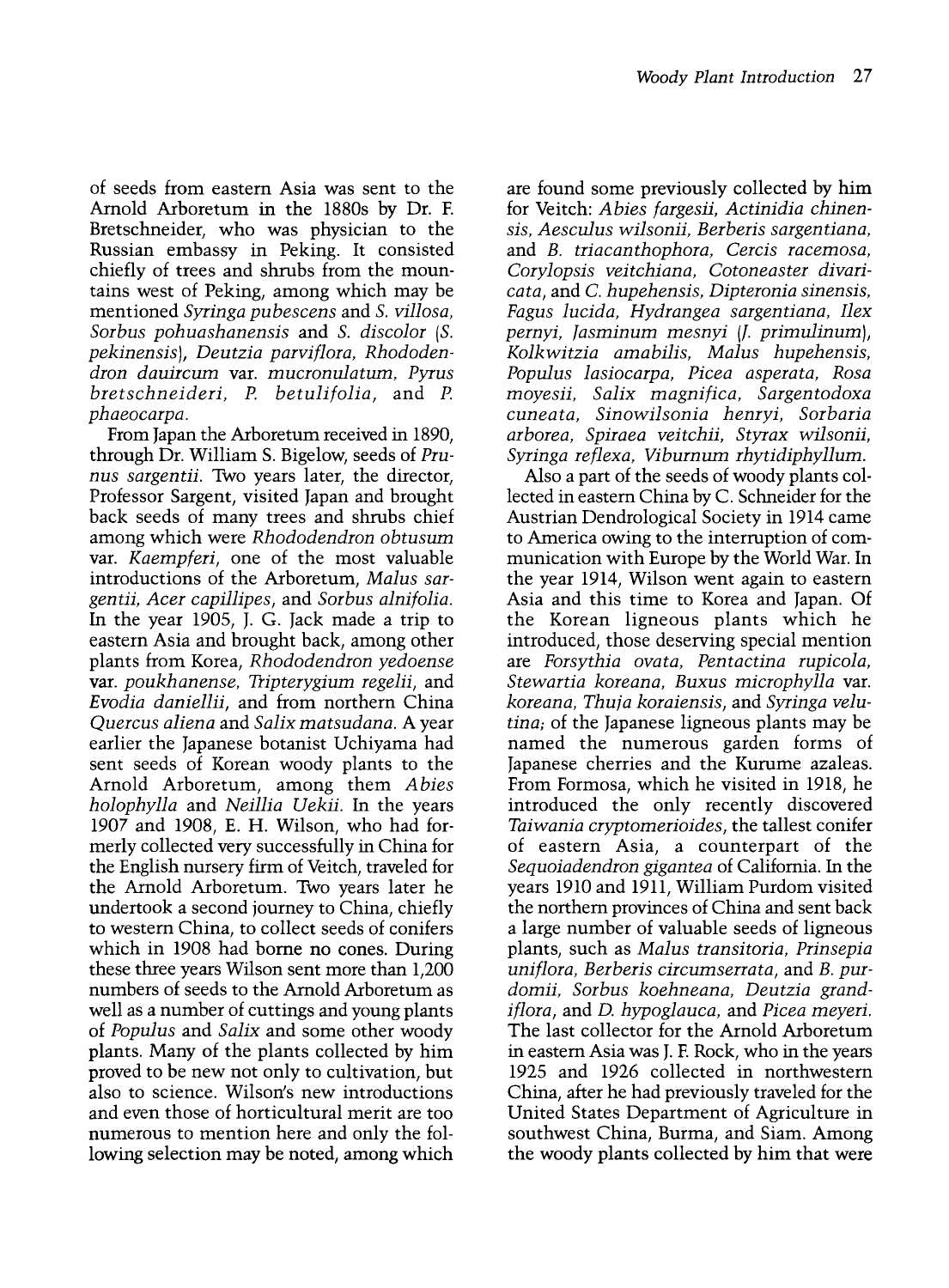

The ongmal introduction of the spreadmg Japanese yew, Taxus cuspidata 'Nana,' growing on the site of Dr. Hall's former estate in Bristol, Rhode Island. The specimen, planted m 1862, is now over 30 feet tall and 130 feet in circumference. Photo by P Del Tredici, 1987.

new to cultivation may be mentioned the following: Juniperus tibetica, J. distans, J. glaucescens, Betula japonica var Rockii, Quercus laotungensis, Spiraea uratensis, Caragana brevifolia, and C. densa, Euonymus nanoides, and E. przewalskii, Rhododendron rufum, and R. capitatum. During the sixty years of its existence, the Arnold Arboretum has introduced into American gardens some 2500 species and varieties besides the garden forms of Syringa, Rhododendron, Rosa, Diervilla, and others....

Also to the Department of Agriculture with its experiment gardens in different parts of the country, America is indebted for many new introductions of trees and shrubs through collectors sent to all parts of the world. One of the most successful of these collectors was Frank N. Meyer, who in the years 1907-1914

traveled in central and eastern Asia, where by accident he lost his life in the Yangtze River. Among his new introductions may be mentioned funiperus squamata var. Meyeri, Syringa meyeri, Albizzia kalkora, Betula chinensis, Buxus microphylla var. sinica, Daphne giraldii, Wisteria villosa. The botanic gardens with arboreta connected, such as the Missouri Botanical Garden in St. Louis founded by Henry Shaw as a private garden and opened to the public about 1860, the New York Botanical Garden founded in 1894, and the Brooklyn Botanic Garden established in 1910, have contributed but little to the introduction of foreign trees and shrubs. The same is true of other arboreta founded in more recent times, as the Knox Arboretum in Warren, Maine; the Sanford Arboretum in Knoxville, Tennessee; and the Morton Arboretum,